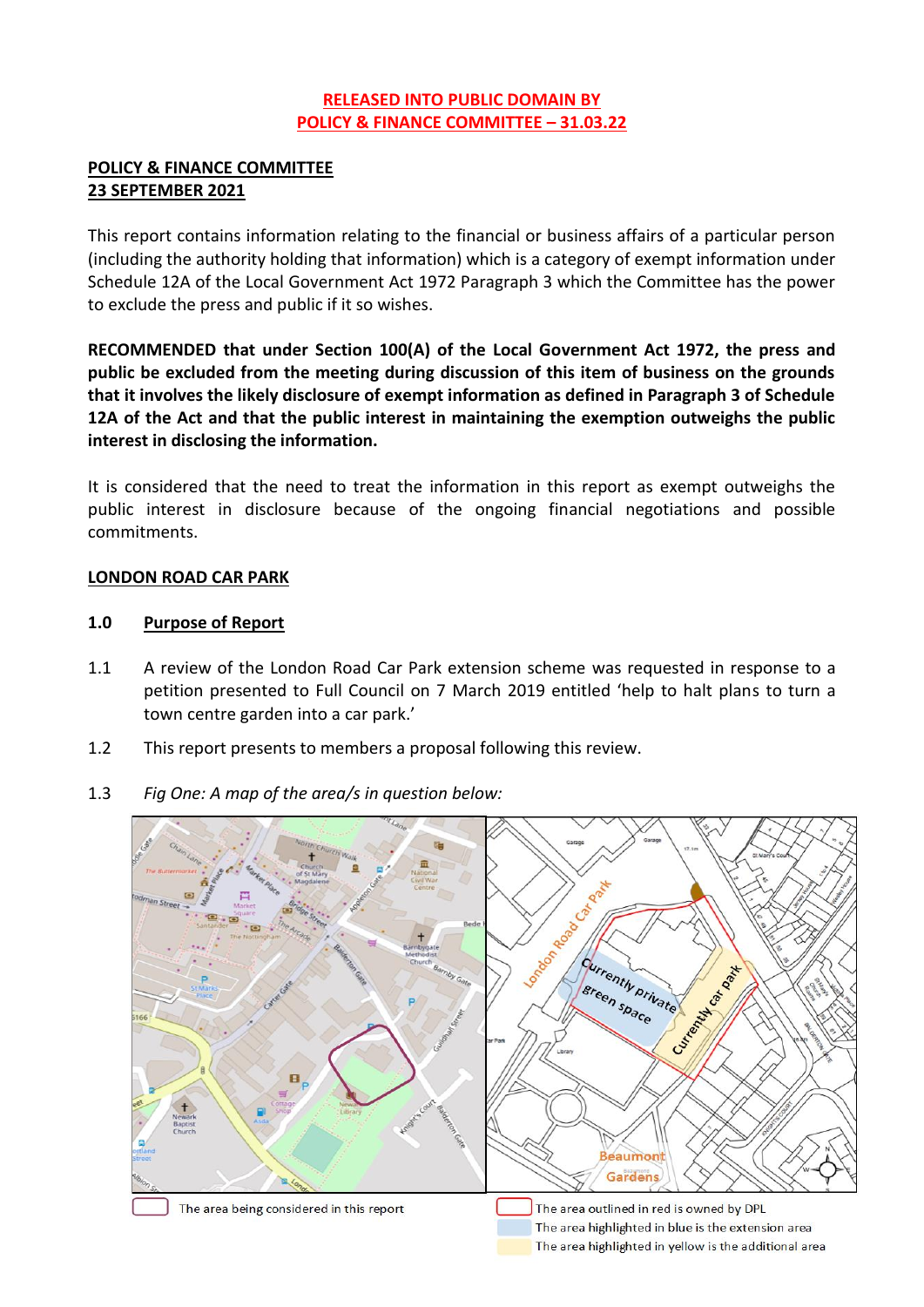#### **2.0 Background Information - Timeline**

- 2.1 Following a period of marketing the Council sold the former Municipal Buildings and its associated green space to Datch Properties Ltd (DPL) on 1 November 2016 for £450,000. As of August 2021 the buildings within the site are owned by JAJ.
- 2.2 The current London Road Car Park has 163 car parking bays. 149 of these 163 bays are chargeable car parking spaces plus 12 disabled bays. Two bays are assigned to the Royal Air Force Association (RAFA) club and there is one motorcycle bay (not a full bay). The net income between April 2019 and March 2020 from this car park was £284,996.89
- 2.3 The Council had, up until 2019 also been running the car park next to the former Municipal Buildings, known as the London Road Annex (consisting of 28 spaces surrounding the building, the area in yellow on figure one) on a 50-50 profit share basis with DPL. This secured circa £15k of income for the Council per annum as exampled by the £30,791.26 net income between April 2018 and March 2019 (with £15,395.63 less cost of that income being paid to DPL as a result of the 50-50 profit share arrangement).
- 2.4 During the operation of the London Road Annex DPL approached the Council to suggest an extension to the London Road car park utilising existing green space between the former Municipal Buildings and Library (the area highlighted in blue in figure one above). The proposals for this extension were presented to Policy and Finance Committee on 30 November 2017 which consisted of a 25 year lease, started on the 22<sup>nd</sup> January 2019, for the land at £30k per annum (following a 2 year lease-free period) together with indicative construction costs of £115k for the provision of 36 additional spaces. This proposal was forecast to generate expected additional income of £59k per annum; hence, the Council would generate an additional £29k net income per annum. For awareness, the proposed scheme would create 36 spaces, but only 31 next additional spaces due to the loss of spaces on entry to the site via London Road Car Park.
- 2.5 The Committee unanimously approved the recommendation and the relevant budgets were added into the Capital Programme and revenue budgets accordingly.
- 2.6 The agreement for the lease obliges the Council to (once planning permission had been granted) develop the land into a car park.
- 2.7 Following the grant of planning permission for the car park extension at the Planning Committee in November 2018 (8 votes for, 5 votes against and 1 abstention) lease terms were finalised with DPL.
- 2.8 The lease for this land which includes the creation of a car park was signed between the Council and DPL on 22 January 2019. This lease requires to the Council to:
	- 1. Create the car park at its expense after grant of permission.
	- 2. After a rent free period of 2 years to pay to DPL, or any successor in title, £30k per annum for a minimum period of 25 years (regardless of whether or not the land has been developed as a car park).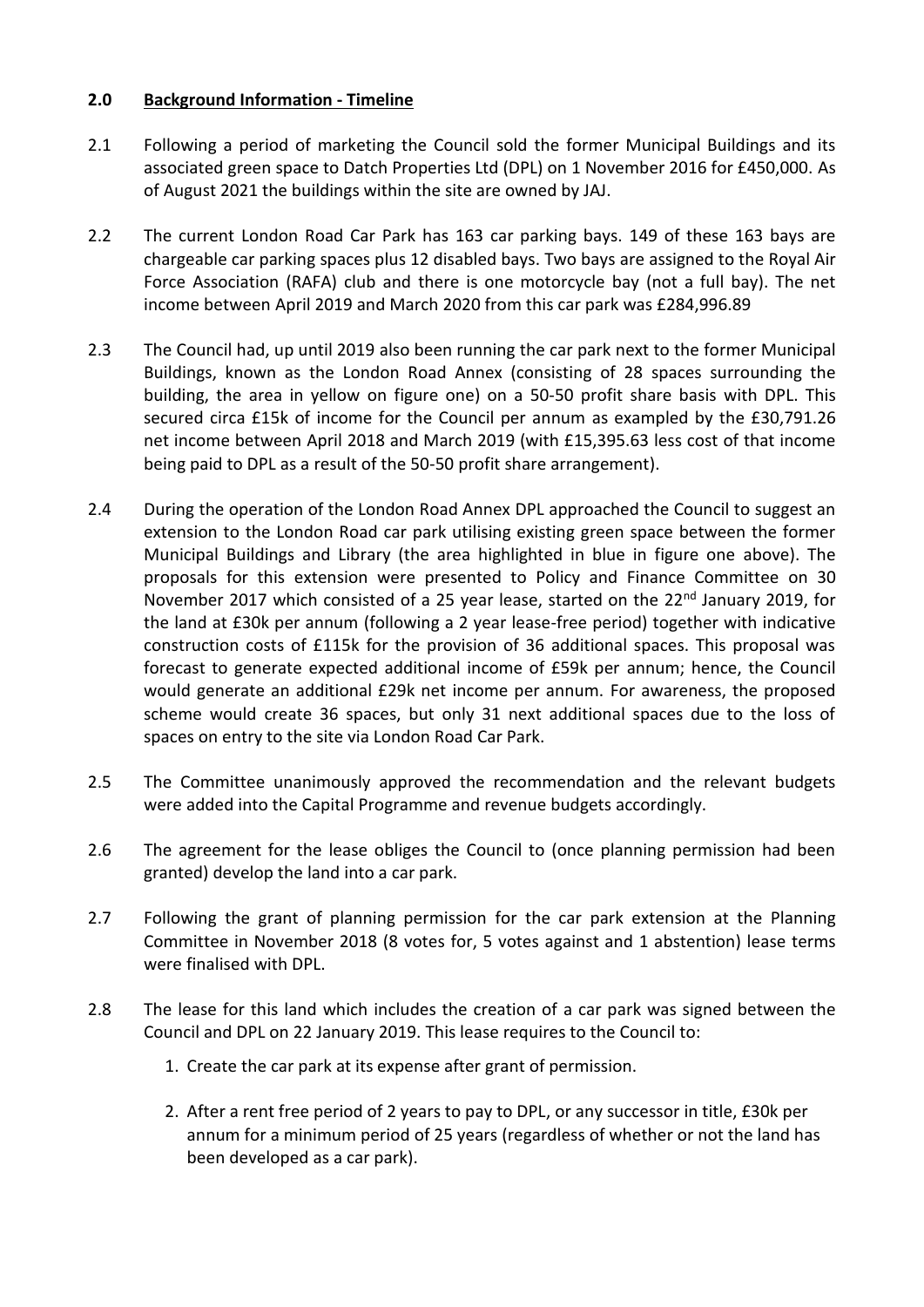2.9 The lease explicitly states that the first opportunity the Council has to break the lease is after 15 years with a 6 months' notice. This means the Council is tied to the current arrangements until January 2034, unless an alternative is negotiated.

## **Background Information and Data – Use and Income of the London Road Car Park**

2.10 Across the Council's car parks there has been an 1.79% increase in parking income between 2019 and 2020, indicating an increase in the number of cars/trips to park in Newark (on the basis that parking tariffs have remained the same since 2017). The impact of the Covid Pandemic in March 2020 and lasting through to June 2021 has made any assessment of car park usage impracticable due to the nature of the lockdown effecting the town centre economy. Therefore, this review can only consider data and information up to March 2020.

| Parking Tariffs 2020/21 |       |                   |       |  |
|-------------------------|-------|-------------------|-------|--|
| <b>Inner Town</b>       |       | <b>Outer Town</b> |       |  |
| 30 min                  | £0.50 |                   |       |  |
| 1 hour                  | £1.00 | 1 hour            | £1.00 |  |
| 2 hours                 | £1.50 | 2 hours           | £1.50 |  |
| 2-3 hours               | £2.50 | 2-4 hours         | £2.00 |  |
| 3-4 hours               | £4.50 | 4-5hours          | £2.50 |  |
| Over 4 hours            | £7.50 | Over 5 hours      | £3.00 |  |
| After 6pm               | £1.00 | After 6pm         | Free  |  |
|                         |       |                   |       |  |

| Car Parking Income - NSDC Car Parks Comparison 2017 - 2021 |                                                                                                                                                                    |             |             |                |             |  |  |
|------------------------------------------------------------|--------------------------------------------------------------------------------------------------------------------------------------------------------------------|-------------|-------------|----------------|-------------|--|--|
|                                                            |                                                                                                                                                                    | 2017-2018   | 2018-2019   | 2019-2020      | 2020-2021   |  |  |
| Inner Town                                                 | London Road (163 spaces)                                                                                                                                           | £292,982.91 | £283,426.45 | £284,996.89    | £65,961.78  |  |  |
|                                                            | London Road Annex (28 spaces)                                                                                                                                      | £27,169.52  | £30,791.26  | £34,587.57     | £336.66     |  |  |
|                                                            | Town Wharf (60 spaces)                                                                                                                                             | £108,583.98 | £102,069.98 | £89,552.30     | £20,366.51  |  |  |
|                                                            | <b>Appleton Gate (59 spaces)</b>                                                                                                                                   | £85,117.02  | £85,369.43  | £82,316.97     | £29,386.93  |  |  |
|                                                            | Riverside Arena (135 spaces)                                                                                                                                       | £80,403.72  | £79,246.04  | £82,146.55     | £19,021.69  |  |  |
| Town                                                       | Riverside (219 spaces)                                                                                                                                             | £78,214.38  | £78,402.18  | £84,602.11     | £19,021.69  |  |  |
| Outer <sup>1</sup>                                         | Livestock Market/Castle House (103<br>spaces)                                                                                                                      | £30,690.39  | £78,819.55  | £93,112.50     | £10,801.93  |  |  |
|                                                            | <b>Total for NSDC Parking</b>                                                                                                                                      | £703,161.92 | £738,124.89 | £751,314.89    | £164,897.18 |  |  |
|                                                            | Income Increase / decrease                                                                                                                                         | £34,962.97  | £13,190.00  | $-£586,417.71$ |             |  |  |
|                                                            | Percentage Increase / decrease                                                                                                                                     | 4.97%       | 1.79%       | $-78.05%$      |             |  |  |
| TOTAL INCOME                                               | Note: The parking tariff has remained consistent throughout.<br>The London Road Car Parks accounts for 38% and 42% of the total usage of the town centre car parks |             |             |                |             |  |  |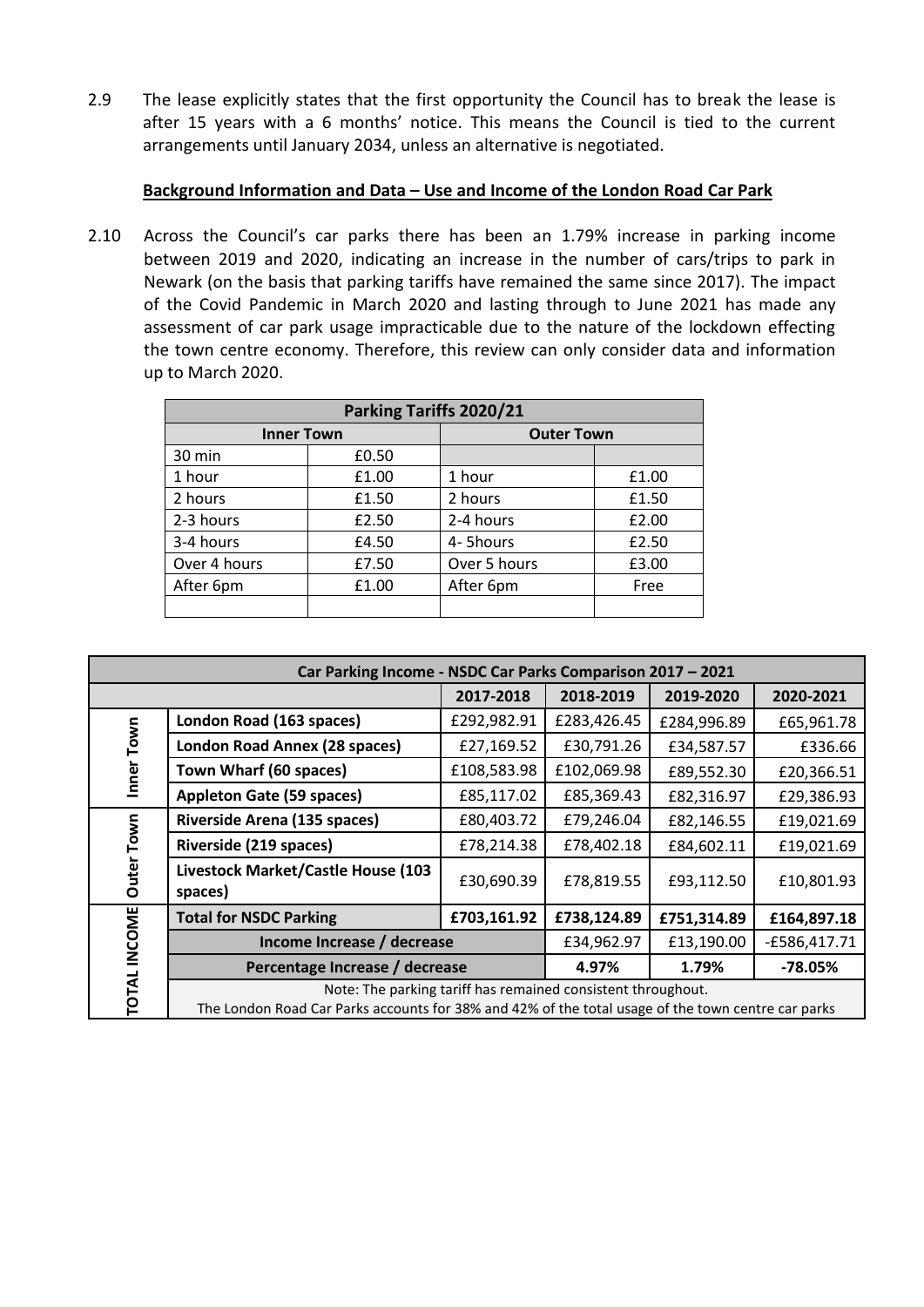| <b>CAR</b><br><b>PARK</b>                         | <b>LONDON ROAD AND</b><br><b>LONDON ROAD ANNEX</b><br><b>CAR PARK TICKETS SOLD</b> |             | % Increase<br>/ decrease<br>from | <b>LONDON ROAD AND</b><br><b>LONDON ROAD ANNEX</b><br><b>CAR PARK TICKETS SOLD</b> |             | % Increase<br>/ decrease<br>from | <b>LONDON ROAD AND</b><br><b>LONDON ROAD ANNEX</b><br><b>CAR PARK TICKETS SOLD</b> |             | % Increase<br>/ decrease<br>from |
|---------------------------------------------------|------------------------------------------------------------------------------------|-------------|----------------------------------|------------------------------------------------------------------------------------|-------------|----------------------------------|------------------------------------------------------------------------------------|-------------|----------------------------------|
|                                                   | 2017 - 2018                                                                        | 2018 - 2019 | previous<br>year                 | 2018 - 2019                                                                        | 2019 - 2020 | previous<br>year                 | 2019 - 2020                                                                        | 2020 - 2021 | previous<br>year                 |
| London<br>Road<br><b>Car Park</b>                 | 189878                                                                             | 227432      | 19.78%                           | 227432                                                                             | 196392      | $-13.6%$                         | 196392                                                                             | 169831      | $-13.5%$                         |
| London<br>Road<br>Annex                           | 20438                                                                              | 22090       | 8.08%                            | 22090                                                                              | 21161       | $-4.2%$                          | 21161                                                                              | 20701       | $-2.2%$                          |
| London<br>Road<br><b>Car Park</b><br><b>Total</b> | 210316                                                                             | 249522      | 18.64%                           | 249522                                                                             | 217553      | $-12.8%$                         | 217553                                                                             | 190532      | $-12.4%$                         |

- 2.11 This is similarly reflected in the 19.8% increase in the number of tickets purchased at London Road overall between 2018 and 2019. However, this has reduced in 2019/20. There has been an 8.08% increase in parking in the London Road Annex during 2018/19. The increase in the use of the Annex demonstrates that visitors were, prior to the Pandemic, using the overflow car park more frequently.
- 2.12 The planning permission allowed the formation of 36 additional spaces at London Road Car Park. The actual net gain is actually 31 spaces, as there is loss of spaces due to access to the site from the existing London Road Car Park.
- 2.13 As part of this review the Council commissioned an independent count of the London Road and Annex car parks in autumn 2019. This review noted the number of available spaces at half-hourly intervals throughout the day. A mix of term time, school holidays, weekdays, and weekends was used as part of an overall sample. The review did not have regard to driver behaviour in terms of whether a space may appear 'tight' to manoeuvre into. On both weekends and weekdays, between 10.30am and 3pm, typical usage resulted in the car park being 60-70% full at any one time.
- 2.14 It is clear that the London Road car parks remain the busiest in terms of ticket sales and overall income.

# **3.0 Wider Context**

- 3.1 The Newark Town Investment Plan and NSDC Economic Growth Strategy 2021-2026 include objectives that seek to repurpose town centre properties for residential use, and to increase footfall, dwell time and spend in the town. Newark will see a population increase over the coming years (9080 new homes by 2033) as a growing town, and it is appropriate to ensure that the infrastructure is suitable and utilised within the Town. It is also worth noting that the Municipal Buildings adjoining the site, which had remained vacant for over 3 years, have now been developed into residential apartments.
- 3.2 It is clear, as a matter of fact and law, that the Council remains in a contractual position where it is required to implement a car park on the land. There are ways in which the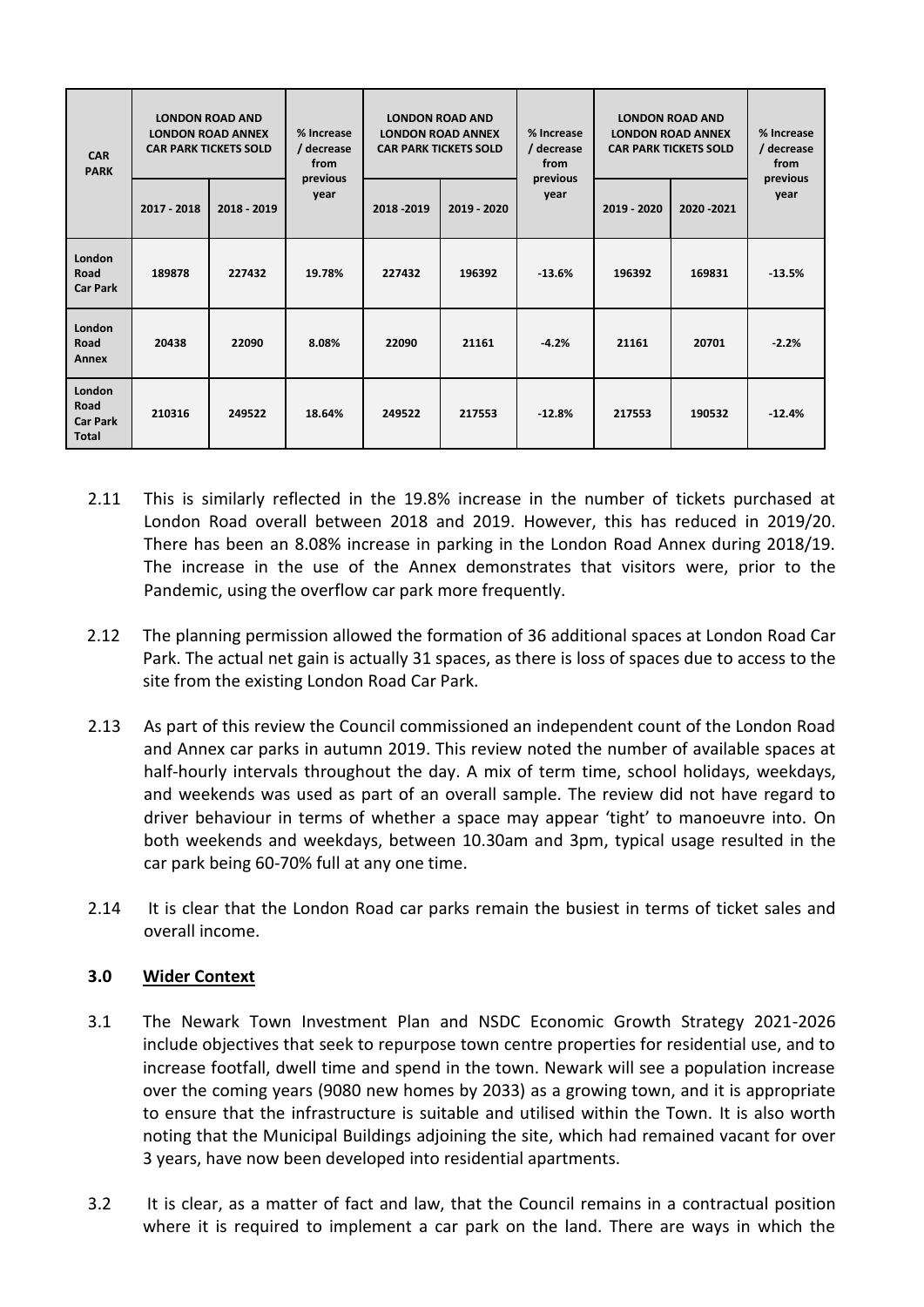Council can negotiate its release from this contractual position should it consider this appropriate. To aid debate and discussion Members are presented with a range of options. The financial, legal, and other consequences of each option are explored below. For completeness, a number of options which have been discounted on the basis of discussions with the landowner and their legal representatives have also been referenced.

- 3.2.1 **What level of demand is there, or is there likely to be?** Demand has shown to rise between years April 2017 to 31<sup>st</sup> March 2020. However due to the Pandemic in 2020 the data has shown a significant reduction. This anomaly should be discounted, however it will be important to monitor and evaluate the impacts of shopper trends post pandemic through to 2025. As data has shown income and ticket, sales at London Road have increased year on year identifying it as an accessible location that is well used. Even during the pandemic, the car park on London Road maintained the trend of accounting for 40% of the total usage of town centre car parks.
- 3.2.2 **What do our communities want from our car parks?** In July 2020, the Community Consultation for the Town Investment Plan received a good response rate. On reviewing the data and responses it is worth noting at figure 5.1 'What people want to see more of' that approximately 60% of respondents wanted more car parking with only 10% stating they would like to see less. The key words in responses to the question on existing car parking included; 'Poor,' 'free,' 'more,' and 'better.'
- 3.2.3 **Parking & Movement Strategy.** In late 2019, there was an intent to develop a Parking and Movement Strategy as part of the development of the Newark Town Investment Plan. Consultants were tasked to undertake the Town Investment Plan in January 2020 and to provide a town wide review of appropriate interventions to best make a transformation impact on the town. This included but was not limited to car parking and movement. In November 2020, formal consultation also took place on the proposed A46 Newark northern bypass. Due to the nature of the pandemic, Officers received advice from transport consultants in the development of the Town Investment Plan that a study would be abnormal until such time that national restrictions are lifted and a more accurate assessment could be established. Moreover, it is necessary and appropriate to develop the Towns Fund projects and understand there impacts and influence on movements as part of developing future movement, spaces, and wayfinding strategies for the Town.
- 3.3 As part of the submitted petition to Full Council residents have made clear an expectation that any review of whether the Council should proceed with the London Road car park extension should involve a holistic analysis of all car parking within the town, specifically the volume of vacant spaces at various times and days. It is argued that additional car parking is not required if spaces are available in town centre car parks elsewhere. In the disputed event that spaces are unavailable at London Road it has been argued that additional car parking space should be provided for elsewhere rather than at London Road, or dealt with by alternative interventions such as promotion and provision of sustainable means of transport. A wider review of all car parks has not been undertaken in this instance. Should the Council choose not to build the car park extension it does not automatically follow that spaces on other car parks will be utilised. It is clear that London Road remains the busiest in terms of ticket sales and overall income.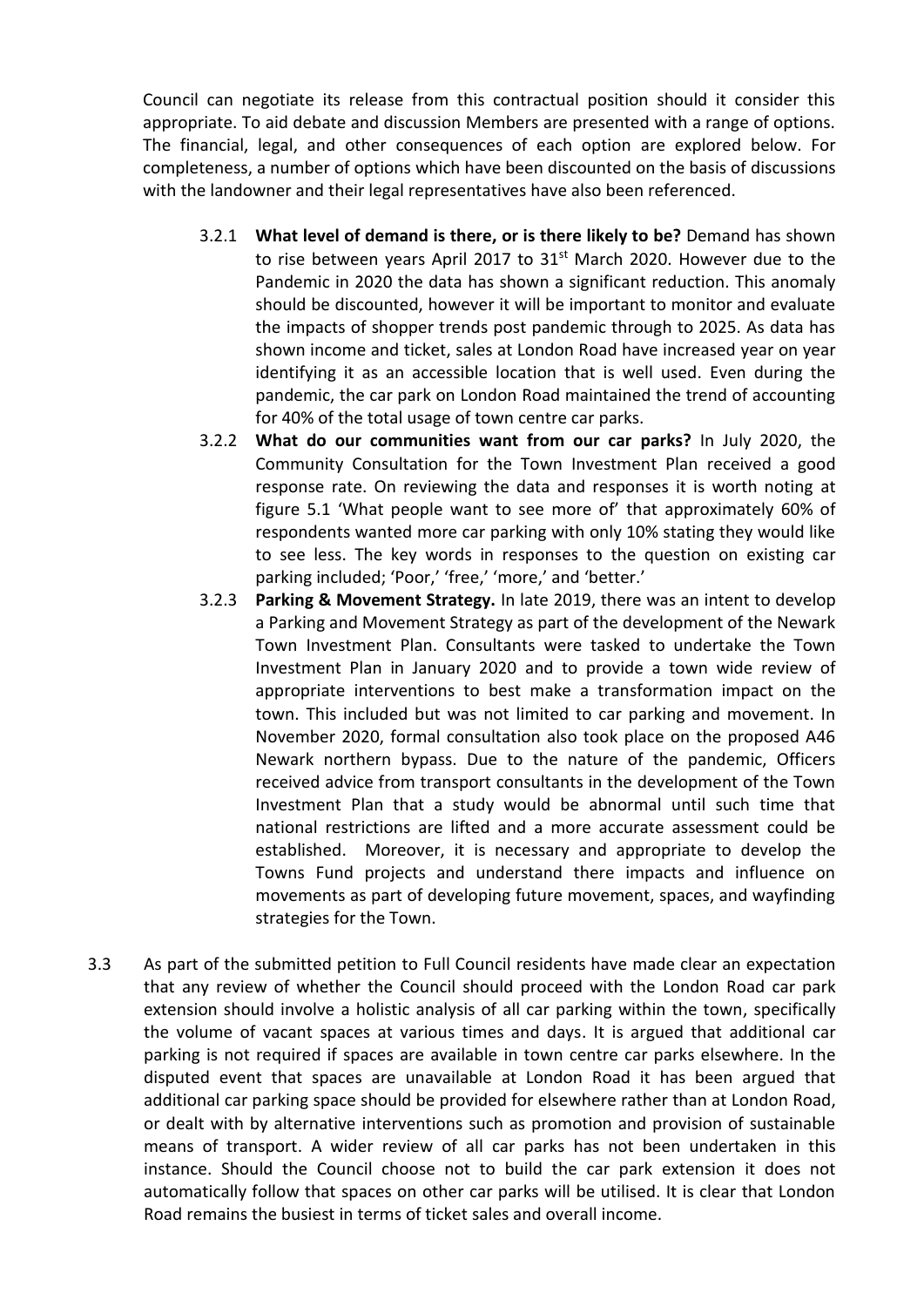This review has given regard to the following important facts:

- 3.4 **Legal position:** Under the terms of the Agreement for Lease, signed on 22 January 2019, the Council is obliged to carry out the works to create the car park. The Council are unable unilaterally to break from the 25 year lease obligations, which include the payment of £30,000 rent per annum (after the initial two year rent free period) for 23 years from 2021. The first opportunity to break the contract is in January 2034. The Council are able to seek a negotiated surrender of the Lease, however the terms of this surrender or 'buy-out' will depend on the negotiating positions of both parties and the other opportunities open to DPL. Most landlords will require a premium to compensate them for the loss of an assured income stream over 23 years. In any event, planning permission for a car park will still exist and be capable of implementation given that planning permission runs with the land and not with the applicant. The only way to secure full control would be to negotiate a freehold purchase.
- 3.5 **The Annex:** The 50-50 profit share on the annex has not been continued since the sale of the Municipal Buildings, which have been awarded planning permission for residential development. This development is near completion with a number of the flats sold with allocated parking spaces. The Council made an in principle offer (subject to member approval) to acquire the additional land owned by DPL in January 2021 through the Council's s151 Officer, however this offer was rejected by DPL.
- 3.6 **Loss of Green Space approved:** In the car-parking scheme approved by Planning Committee in November 2018, it was clear that the four trees (detailed further at paragraph 3.8) would be removed, in addition to the grassed areas. Replacement planting includes four Rowan trees to be planted around the car park, a new hedgerow to be planted on the southern side and approximately additional 16 new trees to be planted in suitable nearby green space. This is a total of 20 trees in all, a net increase of 16. Further, there is also potential to install and create new cycle infrastructure on the site with funds received as part of the Town Fund.
- 3.7 **Planning Permission**: In November 2018, Planning permission was granted for the creation of a car park on the site, and this permission will lapse in November 2021. There are a number of options with this: 1) The Council allows this to lapse and seeks to secure new planning permission. This has the risk of not being approved, which will inevitably lead to the risk of repayment of the full capital value of the lease by DPL of the remaining term of the lease. 2) The Council undertakes a minimal start on site that adheres to the following with regard to work started for a planning permission to be kept active:
	- (a) Any work of construction in the course of the erection of a building;

(b) The digging of a trench which is to contain the foundations, or part of the foundations, of a building;

(c) The laying of any underground main or pipe to the foundations, or part of the foundations, of a building or to any such trench as is mentioned in paragraph (b);

- (d) Any operation in the course of laying out or constructing a road or part of a road;
- (e) Any change in the use of any land, which constitutes material development.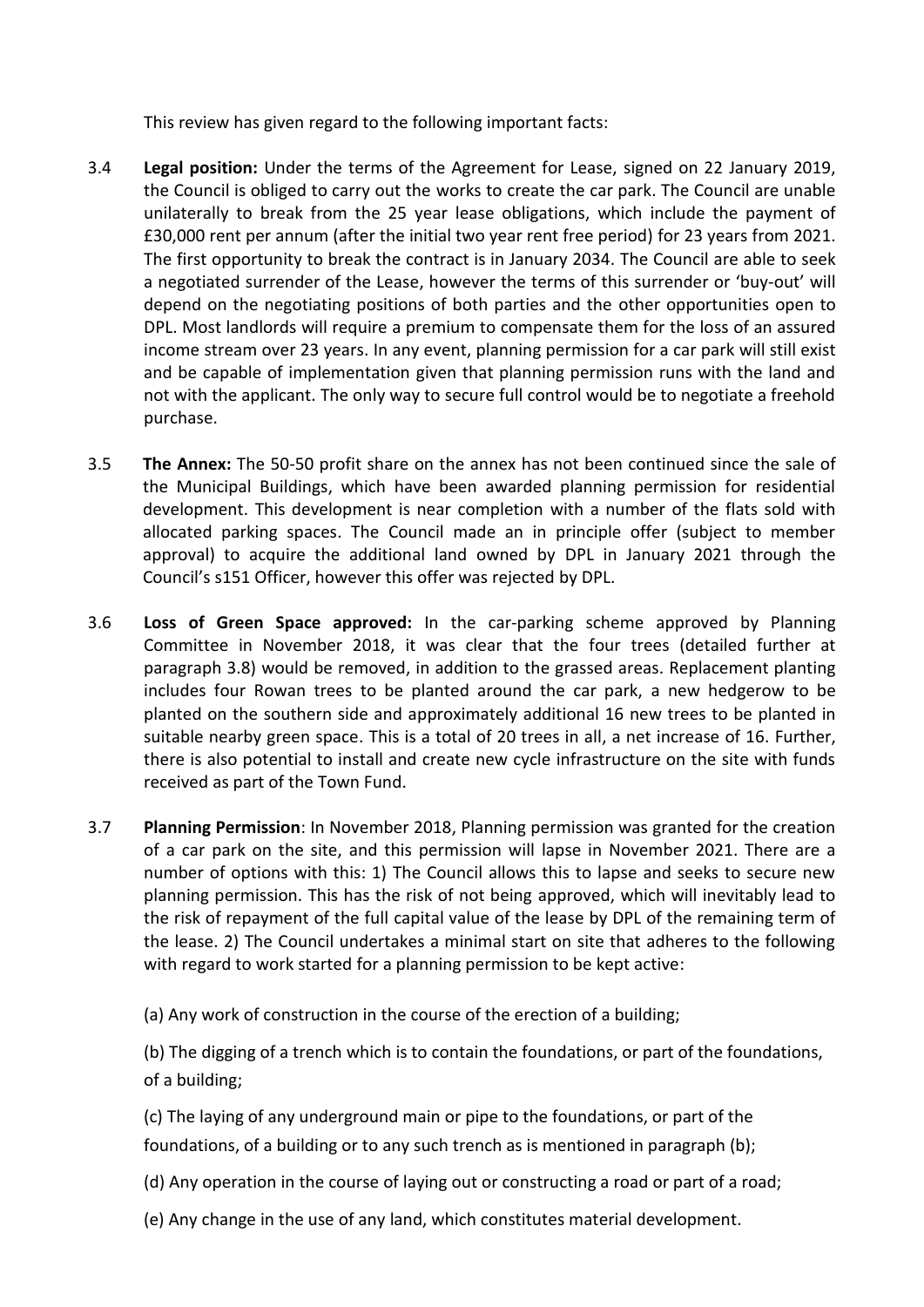It is recommended that work is undertaken on site under one or more of these points before November 2021 to ensure the planning permission does not lapse.

- 3.8 An arboriculture assessment and tree survey was undertaken as part of the planning application for the car park extension. The report highlights a number of minor defects to the affected trees. The four trees to be removed as part of the approved scheme are:
	- 1. Sycamore, category B, identified as 'moderate' quality with an estimated remaining life expectancy of at least 20 years.
	- 2. Sycamore, category A (tree to be preserved in option C) identified as 'high' quality with an estimated remaining life expectancy of at least 40 years.
	- 3. Common Lime, category A, identified as 'high' quality with an estimated remaining life expectancy of at least 40 years.
	- 4. False Acacia, category B, identified as 'moderate' quality with an estimated remaining life expectancy of at least 20 years.

# **4.0 Options Appraisal**

- 4.1 The options available to the council are:
	- a) Seek to enter into negotiations to buy back the Land;
	- b) Implement the scheme which has planning permission (implement the 'Approved Extension' including the associated tree removal);
	- c) Implement a revised scheme (implement the 'Approved Extension' but retain one tree nearest the Municipal Building) subject to planning permission
	- d) Do nothing and provide a car park at some point prior to the end of the current lease.
- 4.2 Indicative costs/additional revenue generated for each option are captured in the table below. The expected Income represents the estimated additional income after the lease payment has been made over the remaining 22-year term of the lease (as the council is already in it's third year of the lease). This modelling does not assume any increase in the ticket value over that term or an increase in ongoing revenue maintenance costs, nor does it assume any annual fluctuations to behaviour. Hence, the total cost column represents the additional expected income over the lease less the capital cost required. Actual receipts from the London Road Car park during 2019/20 (the last full year of consumption) have been used to approximate the annual value of an individual chargeable bay, which has then been extrapolated over the additional chargeable bays in each of the scenarios below.

| Option   | <b>Additional</b><br>Chargeable<br><b>Bays</b><br>where<br>income is<br>received<br>by NSDC | Capital<br><b>Spend</b><br><b>Required</b><br>(estimate) | <b>Lease Cost</b><br>(per annum) | <b>Estimated</b><br><b>Additional</b><br><b>NET Income</b><br>(per annum) | <b>Expected Income</b><br>over Lease | <b>Total Cost</b><br>+Surplus or $-$<br><b>Deficit</b><br>(minus lease & capital<br>spend) |
|----------|---------------------------------------------------------------------------------------------|----------------------------------------------------------|----------------------------------|---------------------------------------------------------------------------|--------------------------------------|--------------------------------------------------------------------------------------------|
| $A^*$    | 0                                                                                           | £500,000 -<br>£675,000                                   | 0                                | 0                                                                         | 0                                    | -£500,000 to -<br>£675,000                                                                 |
| B        | 31                                                                                          | £246,000                                                 | £30,000                          | £48,141                                                                   | $+£399,102$                          | $+£153,102$                                                                                |
| $C^{**}$ | 25                                                                                          | £246,000                                                 | £30,000                          | £38,824                                                                   | +£194,128                            | $-£51,872$                                                                                 |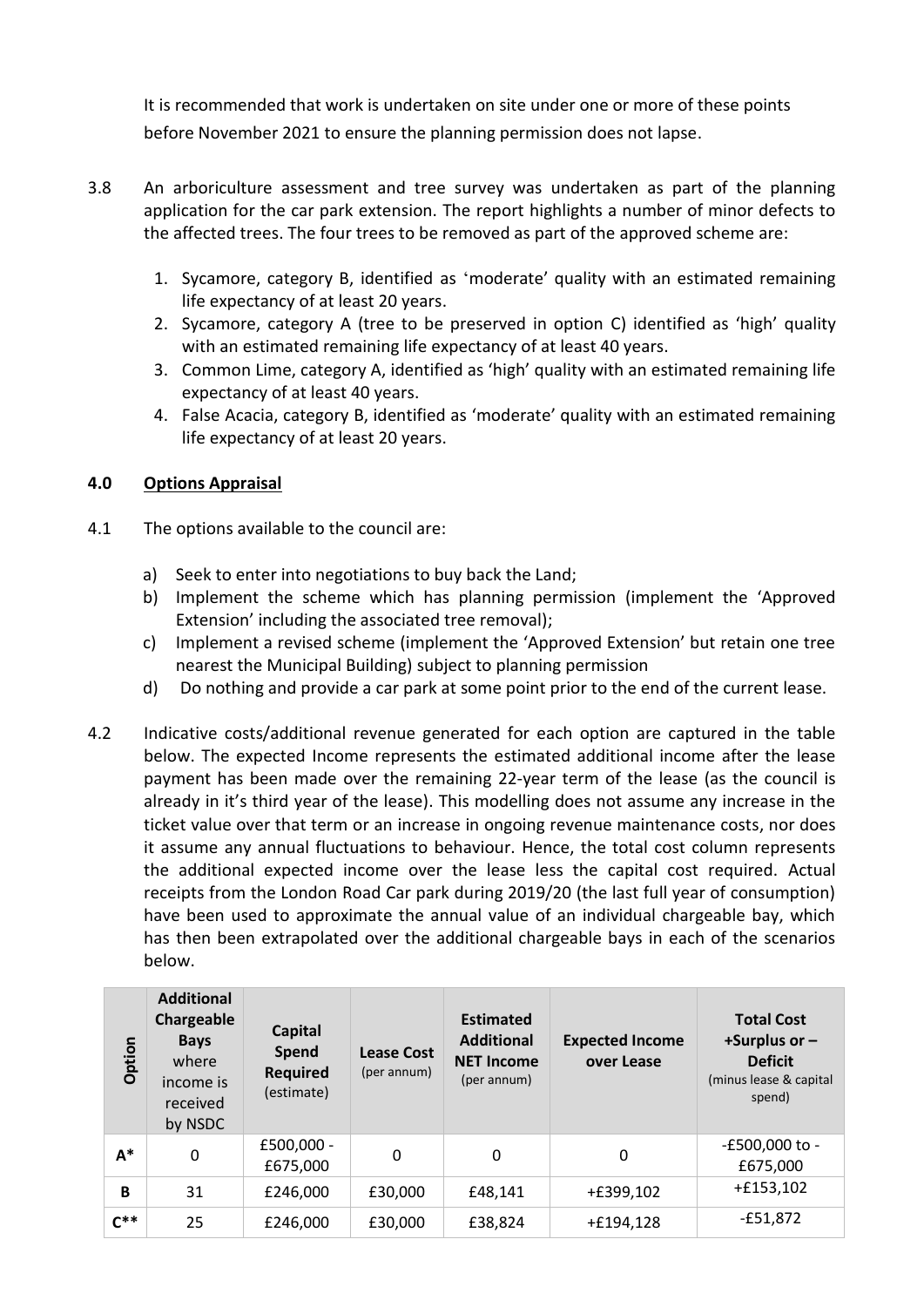| -£690,000 +<br>Capital costs with<br>Inflation<br>£30,000<br>£0<br>Unknown<br>£0<br>U<br>estimated at |
|-------------------------------------------------------------------------------------------------------|
|-------------------------------------------------------------------------------------------------------|

This represents the the council's independent valuation as a car park and what DPL have offered the land for.

\*\* Large Tree at Municipal Building retained

\*\*\* Estimated as not procured

# **4.3 Option A: Buy out of the Lease/ Purchase the Freehold interest of the Land**

- 4.4 The Council is unable to unilaterally break from the lease obligations. Accordingly, this option would require the Council to seek a negotiated surrender or 'buy-out' from DPL. The lease has break options in favour of the Council in 2034 and 2039. However, there would be little incentive for DPL to agree to a surrender of the lease as the £30,000 per annum is effectively guaranteed by the Council and the council is under obligation to provide a car park before the end of the 25 remaining 22 year lease term. This represents a significant value to DPL. The surrender payment would therefore be significant – perhaps up to the number of years, (22 years), remaining in the lease i.e. £660,000.
- 4.5 For the avoidance of doubt a decision of this Council to 'buy-out' the lease would not mean that the car parking extension would not take place. A planning permission runs with the land and not with the applicant. Consequently DPL could implement the car parking (with another provider) to secure an income. In such circumstances, the greenspace and trees would be lost in any event.
- 4.6 It is recommended that lease buy-out is not appropriate.
- 4.7 The Council could instead seek to negotiate the acquisition of the site. Officers have asked the landowner, and has been informed that the asking price is £675,000. In August 2021, Officers instructed a professional valuation that stated the site was considered to be worth £500,000 as a car park. If the land was to be retained as open space it would be worth a negligible value with little market demand for such a use. Further, in August 2021, Officers formally wrote to the landowner via their legal representation asking if there was a willingness to sell. A response has been received asking the Council to provide a considered offer, a matter for debate as part of Members deliberations.

# **4.8 Option B: Do the scheme as proposed (including removal of trees)**

- 4.9 The Council is obliged under the terms of the lease to construct the car park before the lease comes to an end, subject to planning permission being granted. Permission was granted in November 2018.
- 4.10 The planning permission includes the removal of the trees from the site and represents a net gain in car parking provision under the Councils management creating 31 spaces.
- 4.11 London Road car park is one of the most popular car parks serving the town centre this has been demonstrated through an increase in ticket sales.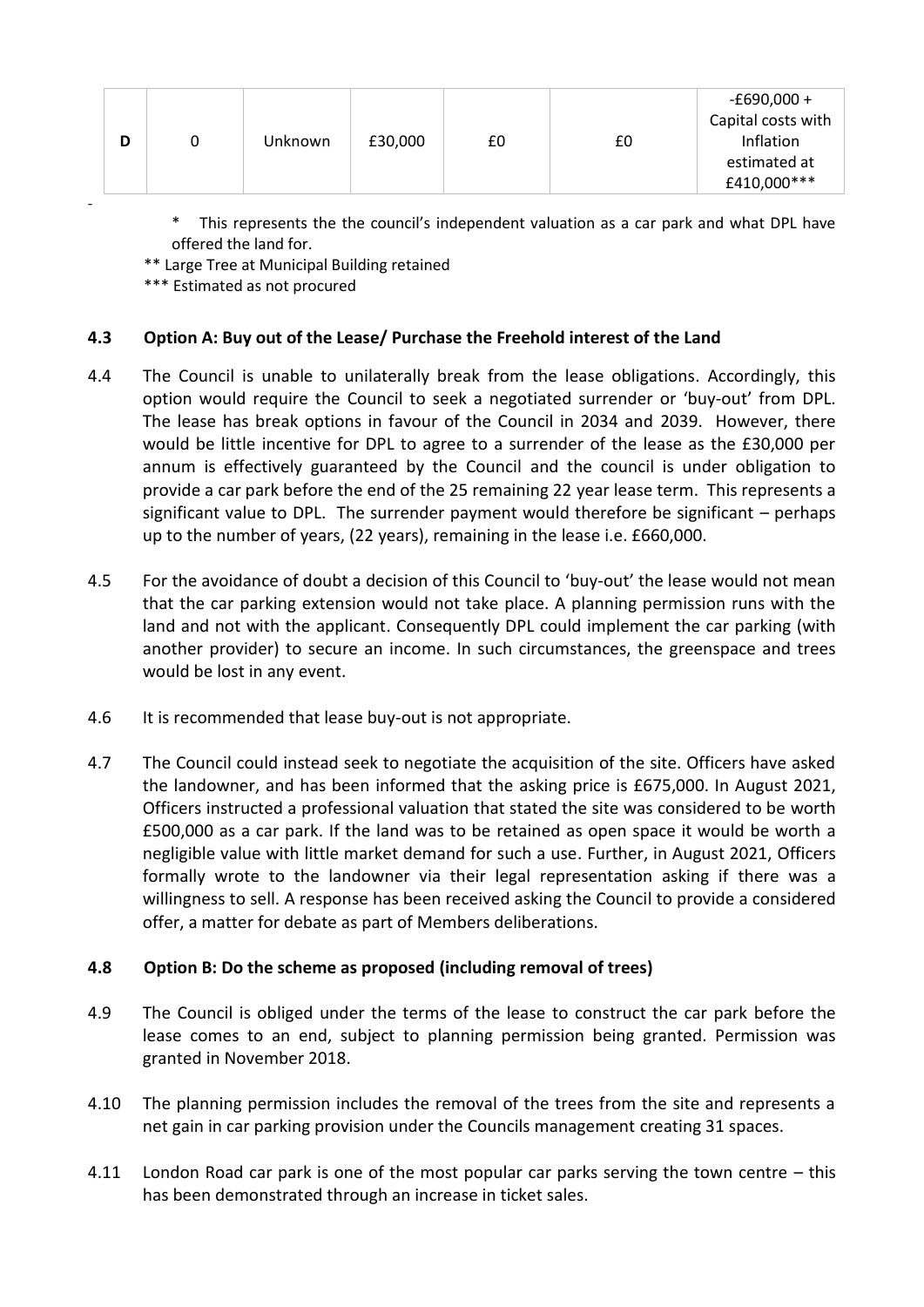- 4.12 The estimated additional income from this option is £48,141 per annum (£18,141 net).
- 4.13 Whilst the car parking survey shows capacity within the existing car park, growth forecasts for the town up to 2033 and the very clear aspirations that visitor numbers and 'dwell time' in the town centre will continue to increase (linked to the Town Investment Plan, Community Plan, Economic Growth Strategy and Destination Management Plan for Newark) demonstrates the need for extra spaces. On this basis, implementing the scheme as already approved is legitimate. This is also in accordance with the terms of the lease the Council have already committed to.
- 4.13 As stated in 4.9, the Council have a legal obligation to construct the car park and pay DPL a rent of £30,000 per annum under the terms of the lease, which commenced on  $22^{nd}$ January 2019.
- 4.14 This option generates the maximum net income return to the Council, provides the maximum number of additional spaces, has planning permission and if not implemented would put the Council in breach of a legally binding agreement with DPL. On review of the current lease the Council does not have to build the car park before 2043, however this is not recommended as costs for development will increase, and no income will have been generated to offset the continued lease charge.

## **4.15 Option C: Do the scheme as proposed, but retain one tree nearest the Municipal Building:**

- 4.16 This option would complete the scheme as approved but retain the largest tree nearest the Municipal Building. However, this would not amount to carrying out the works in full as per the lease.
- 4.17 This option would still remove a number of trees and as with Option B, would create a period of potentially adverse public response.
- 4.18 The number of spaces created would be 27.The net income generated would be proportionately reduced although the headline rent payable to DPL would remain the same.
- 4.19 This option would create a "one in, one out" approach to the car park, as it is not an approved access with the Highways Department at Nottinghamshire County Council stating this is not satisfactory. This has a range of secondary issues including, bottlenecking within the car park, and the potential reduction and loss of 3 spaces.
- 4.20 Option C generates an estimated annual income of £8,824 after deducting the annual rental payment to DPL (option B generates an estimated annual income of £18,141).
- 4.21 This option would require a new planning permission and procurement exercise, which would extend the delivery time by 6-9 months. The risk is that the existing planning application lapses in November 2021 before this can be implemented and DPL seek compensation for the full value of the site should a new planning application not be approved. This cost could be in excess of £30k x 22 years = £660,000.
- 4.22 Officers recommend there is no real tangible benefit to pursuing this option in favour of Option B as this option C would create a period of potential adverse publicity with the loss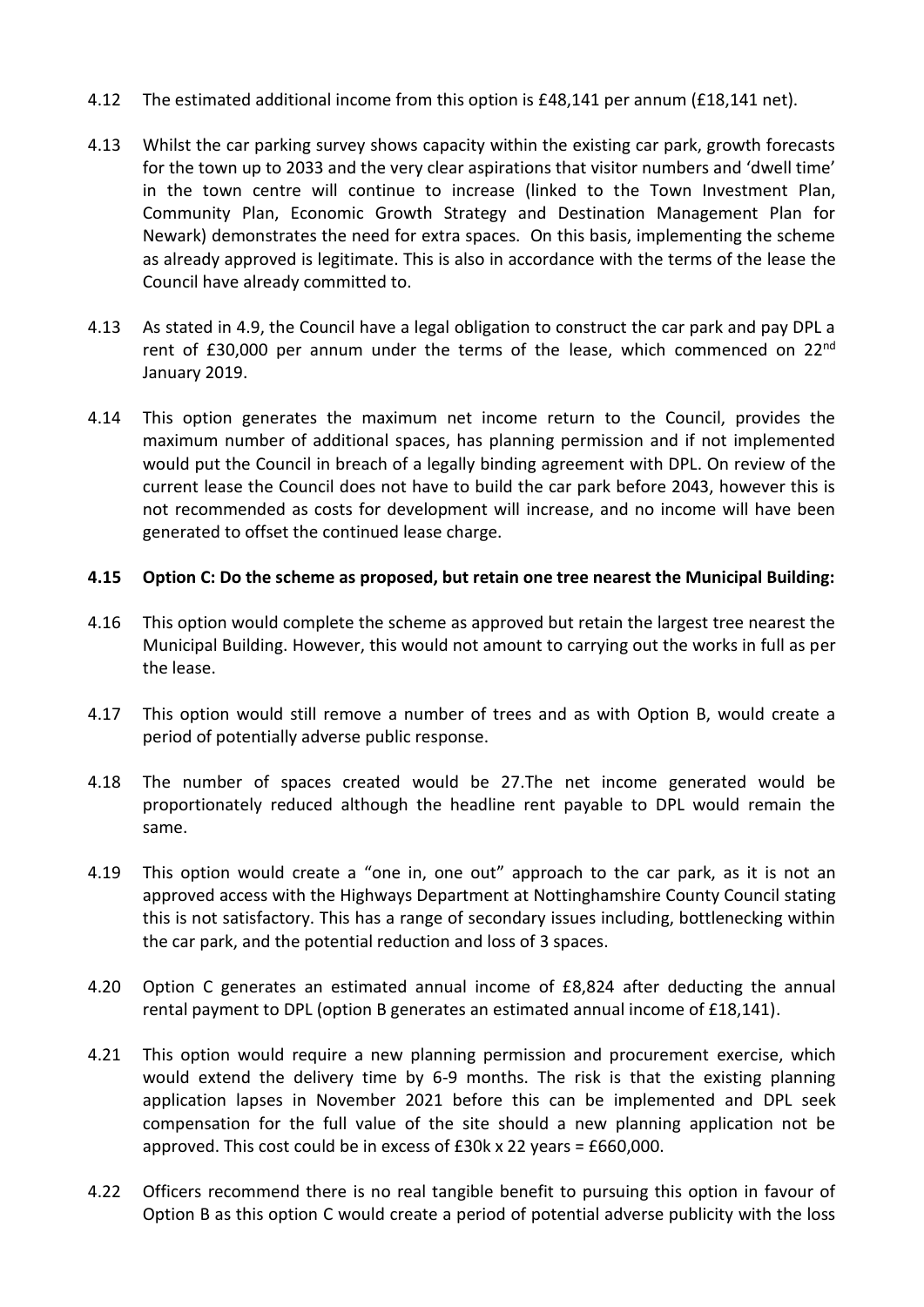of three trees, and would not amount to carrying out the works in full as per the lease. 4.23 **Option D: Do nothing and provide car park back at 2044.**

The Council could also choose not to implement the Car Park construction until the end of the lease period. This is not recommended as the lease cost of £30,000 per annum would be ongoing until the term ends and the Council will be required to build the car park at the end of the lease. This would have the detrimental effect of costing £660,000 in lease costs over the remaining term of the lease with no income over that period, and increased capital costs at end of lease period which, given inflation data from 1999-2021 would equate to a minimum 56% increase on capital costs in comparison to 2021 when implemented in 2043. There would also be on-going revenue costs over the period of the remaining 22 year term in maintaining the green space

4.23 It is not recommended that this option D is pursued on the basis of costs and likely outcome that the car park, which has planning permission, will be implemented in any event without a freehold purchase. Moreover, the policy landscape in 2043/4 is unknown and may affect the ability implement the car park and satisfy its lease obligations.

#### **Alterative Options no longer available.**

- 4.24 Officers have reviewed other options for developing further or alternative car parking via Baldertongate. This has included the provision of public and residents car parking (the latter for occupiers of the former Municipal buildings), the possibility of relocating disabled parking bays from the exiting London Road car park, and the ability to install a 'bank' of EV parking spaces.
- 4.25 All such options are reliant on the availability of the additional land via Baldertongate, which is no longer available as confirmed by the landowner and their legal representatives.
- 4.26 The landlord originally proposed an alternative option upon which access is given via Baldertongate with a rear car parking being developed to allow for some additional car parking spaces without removal of 2 trees.
- 4.27 Under this option there would be an additional 6 spaces created and access to the remaining 13 spaces that the Council cannot access at present would be opened. This would create a total of 19 spaces.
- 4.28 The Car Park Manager advised that with this approach, the expected incomes generated per annum per space would be reduced from approximately £1,863 per space to approximately £1,300 per space due to the proximity for access and services, and a capital outlay would be required to create the new spaces. This has been estimated at £100k. The estimated additional net income that could therefore be generated would be £24,700, £5,300 less than the lease payment the Council makes per annum to DPL.
- 4.29 Under this option the landlord would seek that 15 spaces would be designated for the owners of the flats and that a 'land swap' to the rear of the site could be undertaken for residents parking so that the spaces to the front of the property immediately adjacent to Baldertongate could be made for car park users.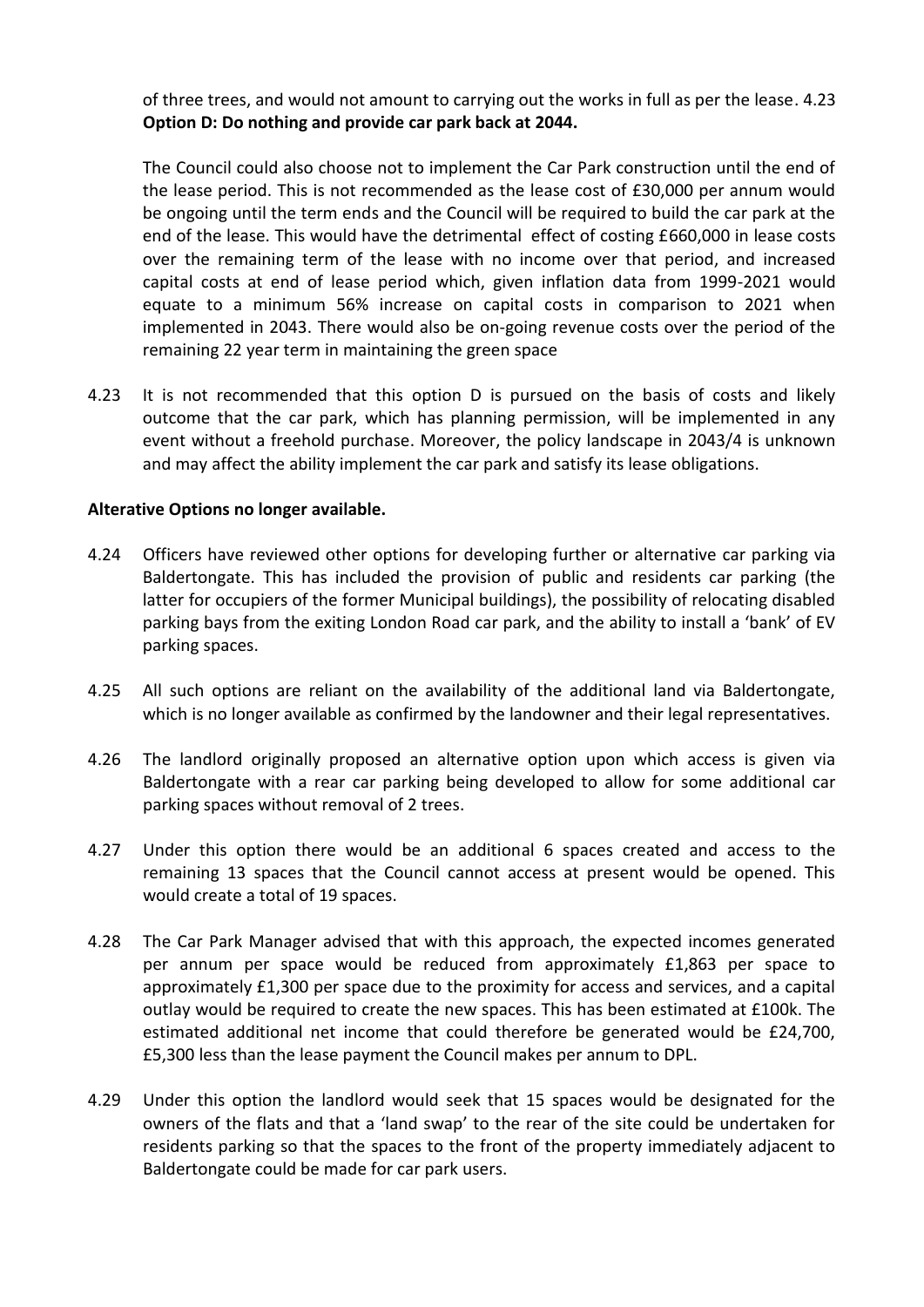- 4.30 This option is estimated to generate income of approximately £25k per annum, which will not cover the cost of the lease, and would therefore lose the Council in excess of £216k over the life of the lease.
- 4.31 This option would not have recommended by officers. In any case, in late August 2021, the Landlord has responded that access via Baldertongate is not available and that this offer was time limited requiring a decision in June 2021.

## **5.0 Recommended Option**

- 5.1 The recommended option is option B i.e. to develop the car park as per the scheme approved by Planning Committee (including the removal of the trees).
- 5.2 Council have entered into a legally binding agreement, which requires the construction of a new car park accessed from the Council's existing London Road car park. It is considered that the costs associated with "buying out" the Council's obligations would be wholly disproportionate to the taxpayer by way of a surrender payment or to buy back the freehold.
- 5.3 Furthermore, the existing lease does not include a rent review clause and therefore under the terms of that lease the rent is fixed for the 25-year term.
- 5.4 Having carefully considered options relating to the subject site in isolation as well as increasing the car parking area by including the adjacent "yellow" land, it is clear that all variations of the scheme include the removal of all or some of the trees.
- 5.5 The economic and commercial benefits which the delivery of this scheme will bring to the wider town centre have been considered against the loss of green space and the understandable concerns raised by members of the public. On balance, as the loss of green space can be offset by the tree planting scheme set out in the report, it is considered that the originally proposed scheme should proceed as planned.
- 5.6 The financial viability assessments all point towards the consented scheme; Option B as providing best value to the Council with this option also:
	- Allowing the site to become income generating in the shortest time period and offsetting the rent payments due to DPL which came into effect as from 22<sup>nd</sup> January 2020.
	- Deliver additional car parking in a popular shopper car park location, which will help protect the vitality and viability of the town centre.
- 5.7 A procurement process was initiated in April 2021 to ascertain what the updated costs would be for undertaking option B. The tender documentation stated a maximum budget of £150,000. The procurement process was completed in July 2021 and the lowest price tender received was £246,000. This tender price is held until the  $1<sup>st</sup>$  October 2021. 5.8 A proposed timeline for the implementation plan, should option B be approved, is shown in the table below. This timeline is predicated on the works necessary to ensure that the existing planning permission is complied with, being completed by the end of November.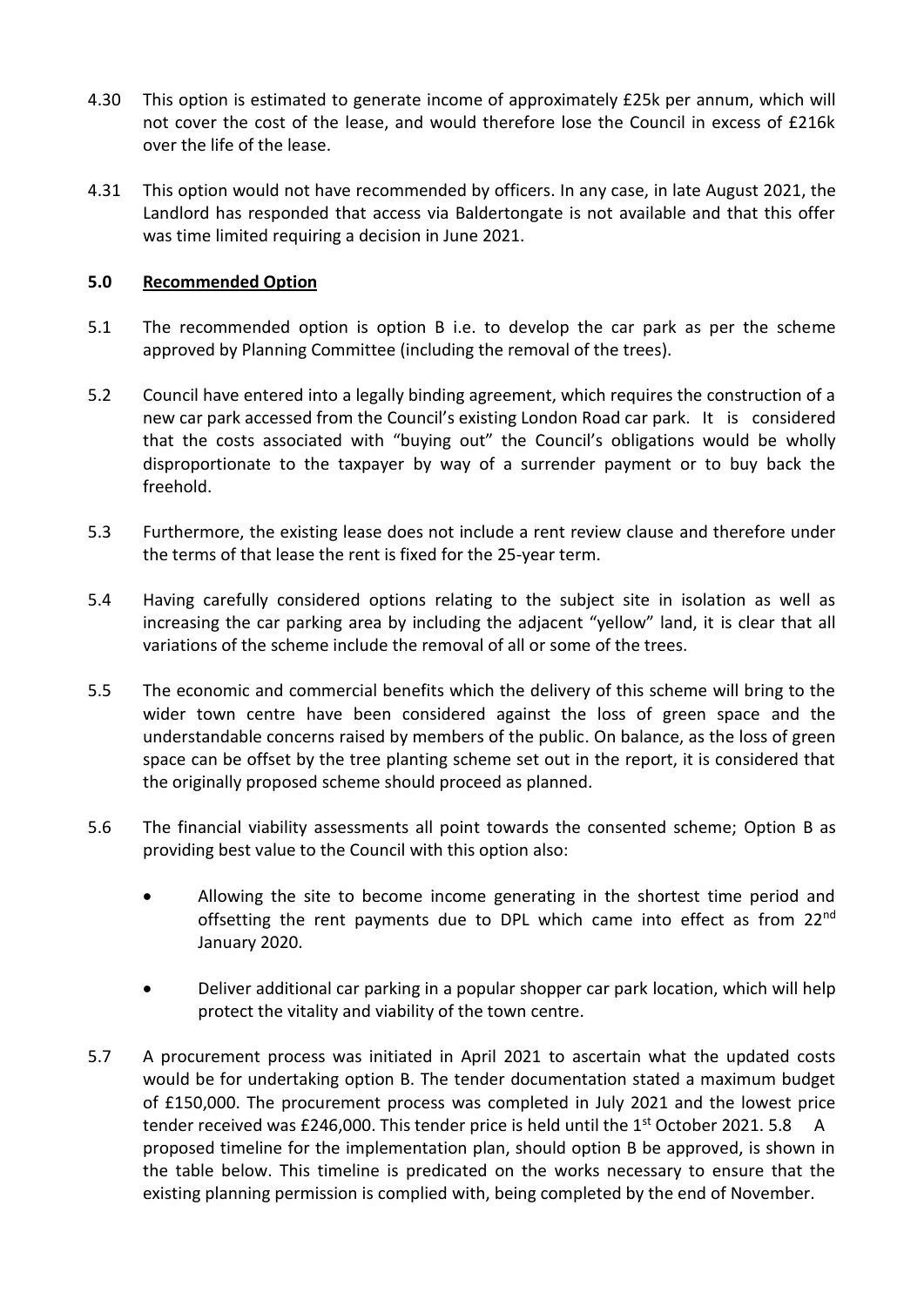| <b>Implementation Plan</b>                      |                     |  |  |  |
|-------------------------------------------------|---------------------|--|--|--|
| <b>Milestone</b>                                | <b>Deadline</b>     |  |  |  |
| Award of Tender for contractor                  | September 30th 2021 |  |  |  |
| Preparation works on site                       | October 2021        |  |  |  |
| Works commence on site (estimated 7 week build) | November 2021       |  |  |  |
| Re-launch of extended and improved site         | March 2022          |  |  |  |

## **6.0 Equalities Implications**

6.1 The London Road Car Park has Disabled Parking Accreditation in recognition of its accessibility: [www.dpaccreditation.org.uk/about-the-dpa/about-the-dpa.](http://www.dpaccreditation.org.uk/about-the-dpa/about-the-dpa) Any approved option will also provide for additional disabled parking.

## **7.0 Financial Implications (FIN21-22/4006)**

- 7.1 Of the original £115,000 capital budget, approved at 30 November 2017, for the extension to London Road car park, £7,593 has already been incurred on scoping and planning works carried out in 2018/19. Therefore, in 2020/21 there is a remaining Capital Budget available of £107,407. Should the scheme not go ahead based on the original approval this £7,593, would be abortive and need to be charged to the general fund revenue account.
- 7.2 Should the decision be to not implement the currently approved scheme and buy back the land without implementing a car park, the Council would need to add this to the Capital Programme and remove the existing scheme.
- 7.3 The purchase would need to be funded through the Change Management Reserve. As per paragraph 4.7, the external valuation of the site as a car park is estimated at £500,000. Annual additional income receivable based on the currently approved scheme of a car park would be forfeited and there would be, currently unquantifiable, costs in relation to the upkeep and maintenance of the green space. There is currently sufficient balance within the Change Management Reserve to accommodate the purchase and would leave circa £3.884m uncommitted.
- 7.4 Should the decision be to implement the scheme as is, based on a recent procurement exercise, there would be a need to increase the capital budget by £138,593 in order to fund the works to the car park, taking the total value to £246,000. The existing scheme is due to be financed by borrowing, with the additional £138,593 to be funded by the same method. The annual charge to revenue for borrowing (MRP) would then equate to £11,182, which represents an increase of £6,300 over the existing approved MRP charge. This would be charged to the revenue account over the remaining 22 years of the lease. From the table at paragraph 4.2 the additional revenue income is likely to be £18,141 per annum and hence a surplus of £6,959 (after accounting for the MRP charge) per annum is expected over the life of the lease, generating the additional £153,102 over its term.
- 7.5 Should the decision be to implement the reduced scheme, based on a recent procurement exercise, there would be a need to increase the capital budget by £138,593 in order to fund the works to the car park, taking the total value to £246,000. The existing scheme is due to be financed by borrowing, with the additional £138,593 to be funded by the same method. The annual charge to revenue for borrowing (MRP) would then equate to £11,182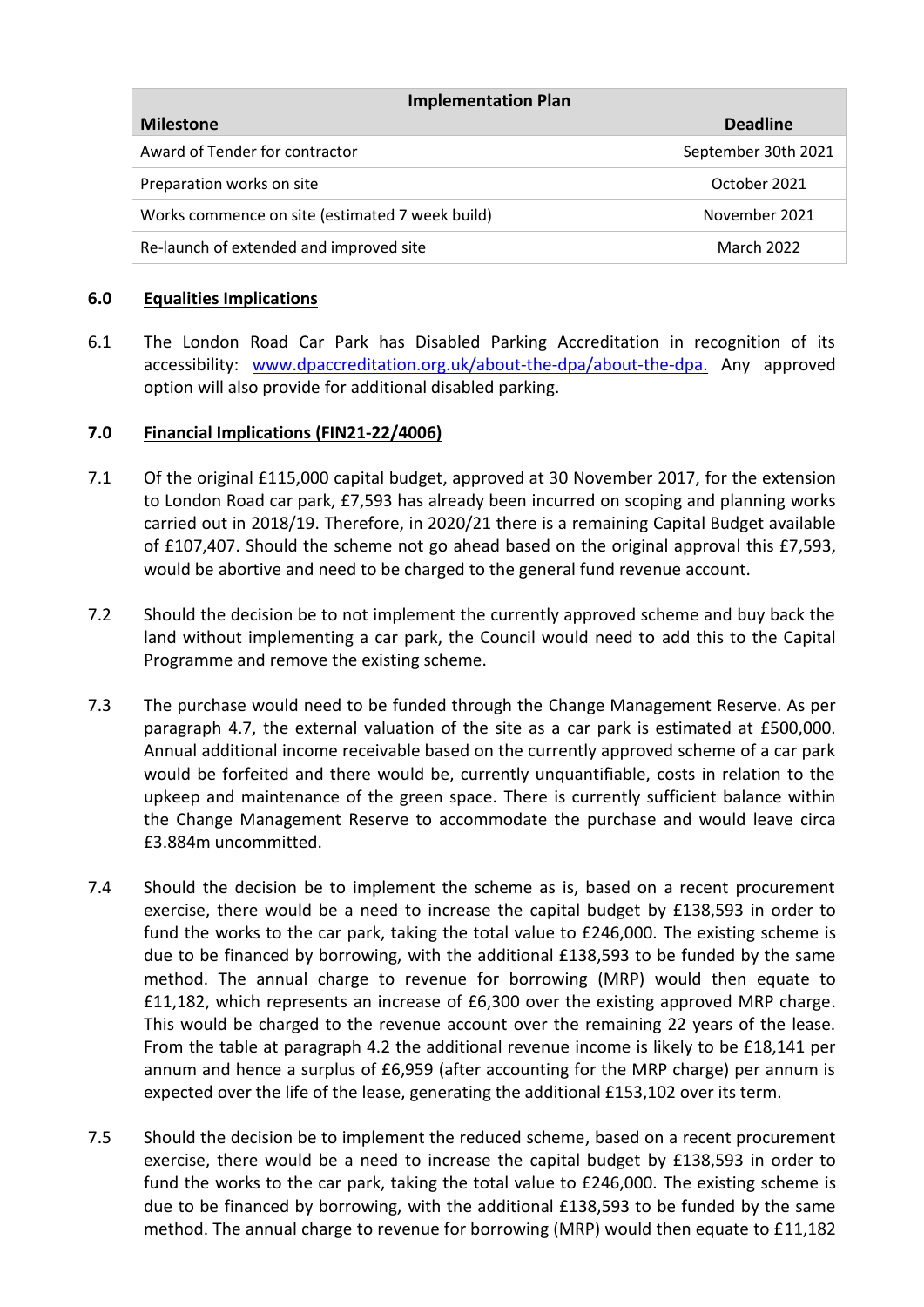that represents an increase of £6,300 over the existing approved MRP charge. This would be charged to the revenue account over the remaining 22 years of the lease. From table at paragraph 4.2 the additional revenue income is likely to be £8,824 per annum and hence a deficit of £2,358 (after accounting for the MRP charge) per annum is expected over the life of the lease, generating a deficit of £51,872 over its term.

7.6 Should the decision be to not implement the currently approved scheme and do nothing, the Council would be committed to the £30,000 annual lease payments over the remaining 22 years of the lease; a total of £660,000. In addition to this, there would be unquantifiable costs in relation to the upkeep and maintenance of the green space. At the end of the lease term, the Council would be required to implement the Car Park as per the lease agreement at an estimated cost of £410,000.

# **8.0 Comments of Section 151 Officer**

- 8.1 As set out in the report, the former Municipal Buildings and its associated green space was sold by the council to Datch Properties Ltd (DPL) on 1 November 2016 for £450,000.
- 8.2 On 22<sup>nd</sup> January 2019, the council entered into a contractually binding 25 year lease for the land highlighted in blue in the diagram shown in section 1.3 of this report. The terms of the lease include an annual rent payment of £30,000 per annum, to commence after an initial rent free period of 2 years. The first payment, therefore, became due and was paid to the land owner on 22<sup>nd</sup> January 2021. The only reason for entering into the lease was to construct a car park that would extend the availability of car parking on the existing London Road car park and to generate revenue that would exceed the annual rental cost of £30,000. The requirement to build a car park on this site was therefore included as a legal requirement in the lease.
- 8.3 This report includes options in addition to the approved scheme to remove the trees on site and build the car park and the financial implications of each of these options are summarised in the table in section 4.2 with more detail given in the Financial Implications in section 7. As stated in the report, two of these options are not viable as these would involve additional significant costs to the taxpayers of the district. These options are (i) do nothing and (ii) buy out of the lease/purchase the freehold.
- 8.4. The option to do nothing has no merit as the council would continue to pay £30,000 per annum for the remaining 22 years (£690,000 in total), continue to incur costs in maintaining the site and then have to build a car park anyway at the end of the lease term at an estimated cost of around £410,000 (based on current cost of construction inflated to the end of the lease term.
- 8.5 The option to purchase the land has even less merit and if the council were to choose this option then the efficacy of the decision will more than likely be open to challenge. The land owner has proposed a price for the land of £675,000 and the council's independent valuation has suggested a value of £500,000 based on use of the land as a car park. There are two fundamental issues with pursuing this option:
	- i. The whole of the demise; municipal buildings and the green space was sold by the council in November 2016 for £450,000. The purchaser then sold the municipal buildings to a related party for £375,000. These buildings are currently being